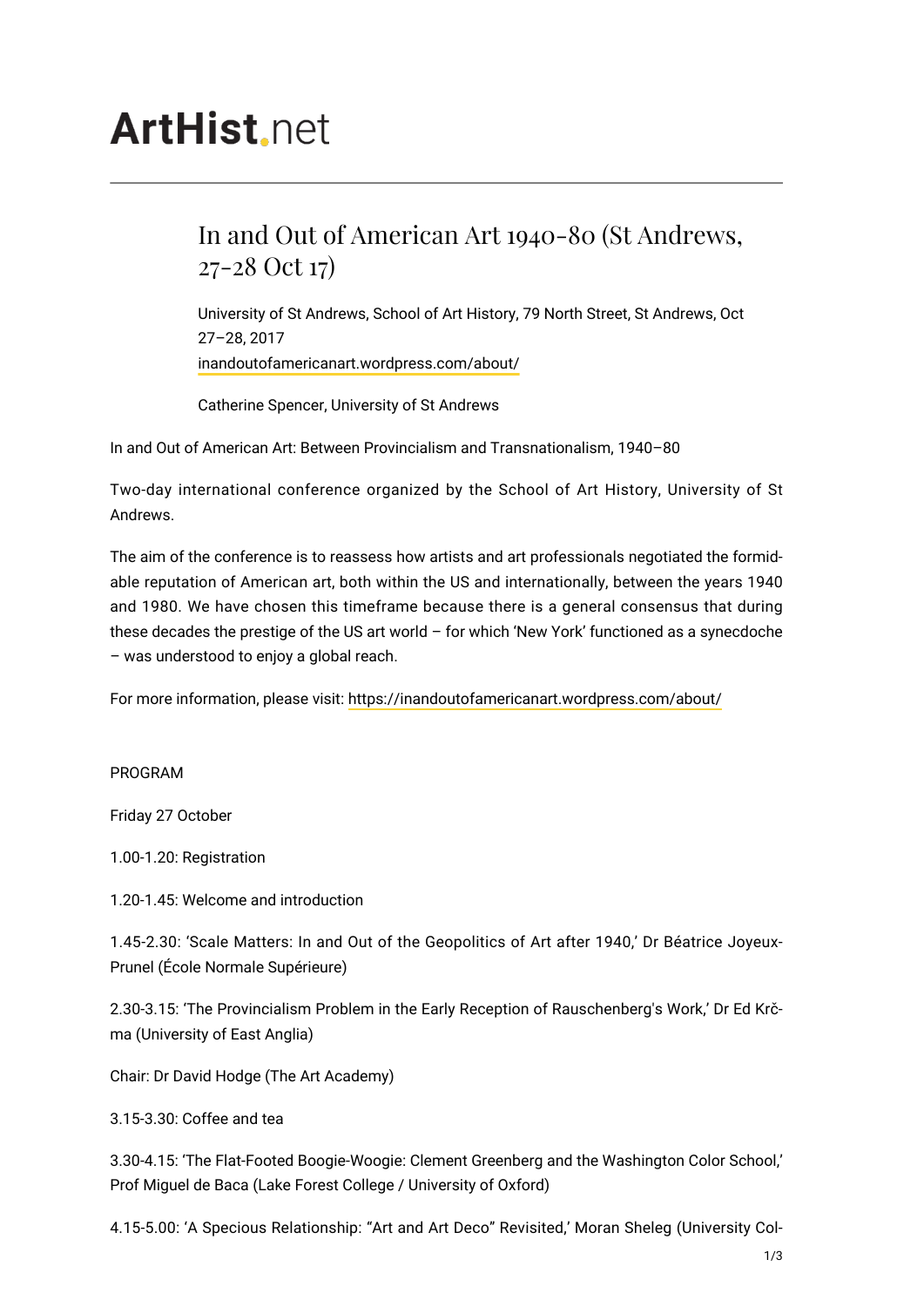ArtHist.net

lege London)

Comfort break / coffee refill

5.15-6.00: 'The Tel Quel Idea of American Painting,' Dr Molly Warnock (Johns Hopkins University)

Chair: Dr Jo Applin (Courtauld Institute of Art)

6.00-7.00: Wine reception

Saturday 28 October

09.30-10.00: Registration

10.00-10.45: 'Social and Psychic Damage in Monster Roster,' Dr Larne Abse Gogarty (Humboldt Universität, Berlin)

10.45-11.30: 'In and Out of Harlem: Candace Hill's Politics of Homeplace,' Dr Amy Tobin (University of Cambridge)

Chair: Dr Ruth Bretherick (University of Edinburgh/Fruitmarket Gallery)

11.30-11.45: Coffee and tea

11.45-12.30: 'Between the United States, Britain and the Caribbean: Pop as a Register of Provincialism and Belatedness,' Dr Leon Wainwright (Open University)

12.30-1.15: 'Hard Edge, Soft Sell: Richard Smith's Transatlantic Abstractions,' Dr Alex J. Taylor (University of Pittsburgh)

Chair: Dr Natasha Adamou (Kingston University)

1.15-2.15: Lunch

2.15-3.00: 'Locating Nancy Holt,' Dr James Boaden (University of York)

3.00-3.45: 'The Heartland, the Frontier, the Art World: Performing Provincialism in Mid-Century Los Angeles,' Dr Lucy Bradnock (University of Nottingham)

Chair: Dr Glyn Davis (University of Edinburgh)

3.45-4.00: Coffee and tea

4.00-4.45: '1967: Notes on the Centre Part I,' Prof Charles Green (University of Melbourne)

4.45-5.30: 'Yugoslavia's America,' Dr Anthony Gardner (University of Oxford)

Chair: Dr Alistair Rider (University of St Andrews)

5.30-5.40: Comfort break